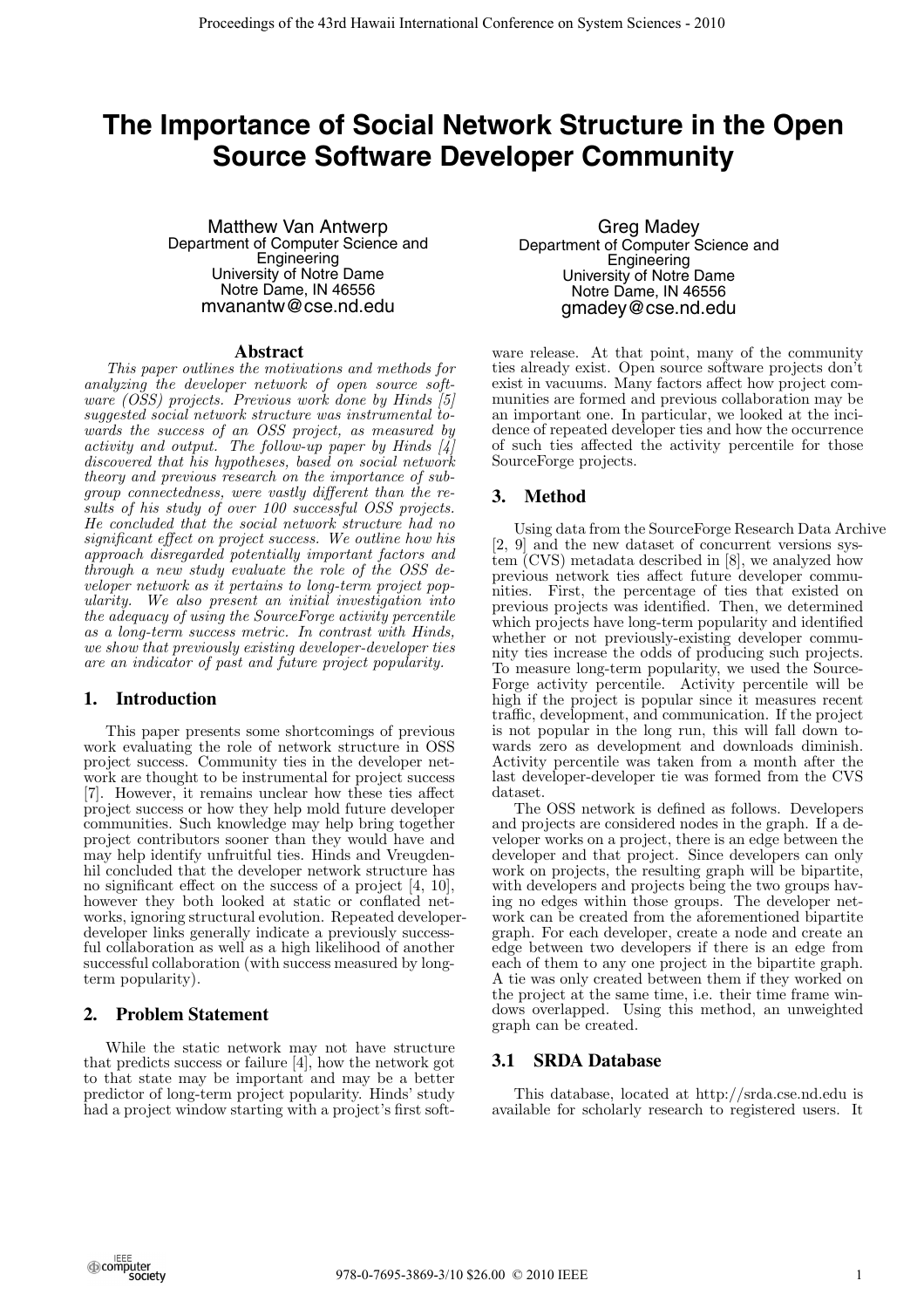contains over 4 straight years of monthly data dumps which are snapshots of SourceForge's back-end database. Data available there includes all the descriptive information on users and projects (or groups) as well as the activity percentile used to measure long-term popularity.

# **3.2 CVS Archive**

The CVS archive is a database containing all of the information in the publicly-available CVS logs hosted by SourceForge. Their servers were spidered and all log files were downloaded, parsed, and stored in a PostgreSQL database. An entity-relation diagram is provided in figure 1. The relevant data here are the developergroup links, which form a bipartite network. From this starting point, we can calculate the developer-developer links. An added benefit to this database is that during the parsing process, all timestamps were converted to unix timestamps, a simple integer. While extracting developer-group links from the database, we also extracted the oldest and youngest timestamps for that developer on that particular project. We made the reasonable assumption that the developer was working on the project between these two times, while we cannot be sure of their contributions to the project outside of that time window.



**Figure 1: Entity-relation diagram of the CVS database.**

# **3.3 Popularity Measurement Limitations**

The issue of measuring OSS "success" has been analyzed in many papers. While success metrics are important, they are often subjective and qualitative, making them unwieldy for studying more than a handful of projects. Instead of using a success metric or group of success metrics, we analyzed the developer network in terms of the SourceForge activity percentile, explained further in section 7. This data was taken from the March 2008 SRDA snapshot, since the CVS data was complete through February 2008.

# **4. Hypotheses**

**Hypothesis 1**: *Popular projects are more likely to contain ties that existed on previous projects than the average project.* Incidence of previous ties will be relatively straightforward to calculate for the average project (or a random sampling of sufficient size). For choosing popular projects, this will be more difficult. However, SourceForge provides an activity percentile based

on many different metrics. Projects with high activity percentile are popular projects since it is based on downloads, site views, development activity, and administrator activity.

**Hypothesis 2**: *Ties made on previous projects are more likely to lead to popular projects than projects with no previous developer ties.* This is roughly the converse of hypothesis 1.

# **5. Results**

Data extracted from the developer-developer network and activity percentiles for the projects on which those ties were formed supports these hypotheses. Popular projects are more likely to contain previously existing developer-developer ties than the average project. Also, ties made on previous projects are more likely to lead to popular projects than the average project. These results are shown graphically in this section.

# **5.1 Developer Network Statistics**

The developer network had 73,828 developers. Ignoring overlapping time windows (developers connected if they ever worked on the same project, regardless of when they worked on it), 53,085 of those were connected to at least one other developer, leaving 20,743 isolated developers (meaning they work on one or more project as sole developer). The largest connected component contains 24,827 developers, only 33.63% of all developers. There were 1,429,527 developer-developer links in the network. When we heed overlapping time windows (developers only connected if they worked on the same project at the same time, yielding more accurate tie information), the number of developer-developer links shrinks to 396,590. Of these, only 10,491 are duplicates or the original links that were later duplicated. 4,857 developer-developer links were repeated at least once. One pair of developers have worked on 10 projects together. Unsuprisingly, one of those users has a total of 99 repeated developer links, i.e. 99 times that developer collaborated on a project with a developer with whom he previously collaborated. Those ties are with 42 unique developers. The number of duplicate links (developer-developer links that previously existed) is 5,634, which is 1.42% of all developer-developer links. These developer links are of particular interest since the developers decided to work together again on another project.

Figure 2 contains a graph of the distribution of activity percentile for all projects. This is normalized by SourceForge's equation so that the values are between 0 and 100. This metric used to be perfectly evenly distributed (figure 2 would look like a rectangle) but since the middle of 2007 that is no longer the case, most likely due to the purging of inactive projects. Figure 3 contains the distribution for projects that have at least two developers. This is a more accurate baseline for comparison since developer-developer links are only possible on projects that have at least two developers. Figure 4 contains the distribution for projects that contain either repeat links or links that were repeated on a project at a later time. As in hypotheses 1 and 2, these projects tend to have higher activity percentile than the typical project that has at least two developers (as well as far more activity than the typical project).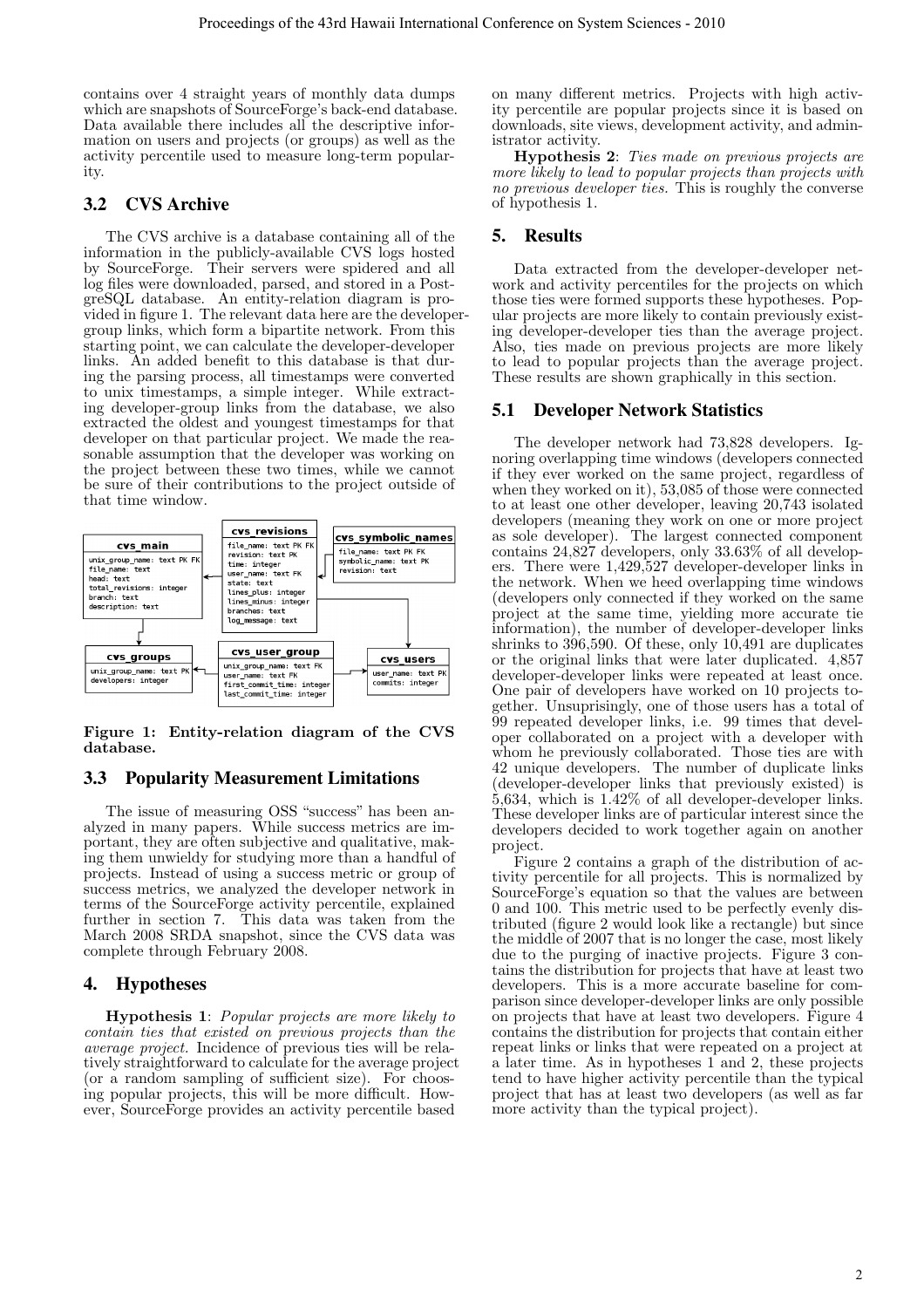

**Figure 2: Distribution of activity percentile. March 2008 data used.**



**Figure 3: Distribution of activity percentile for projects with at least 2 developers. March 2008 data used.**



**Figure 4: Distribution of activity percentile for projects with repeat links or links that would later be repeated. March 2008 data used.**

Figure 5 contains the distribution of activity percentile of projects with developer-developer links that would later be repeated (the first collaboration only, regardless of how many times it was repeated). Figure 6 contains the distribution of activity percentile of projects with developer-developer links that are repeated (contains all repeat collaborations for each developerdeveloper pair).



**Figure 5: Distribution of activity percentile for projects with links that would later be repeated. March 2008 data used.**



**Figure 6: Distribution of activity percentile for projects with links that are repeated. March 2008 data used.**

### **6. Activity Percentile**

Since activity percentile is the success metric used for this study, an investigation into long-term trends is provided here to support our assumption that it is an adequate success metric. We would like to investigate these trends to see if, over a long enough span, projects separate into distinct groups. Indeed, this is exactly what happens, with a widening gap occurring between the two groups which warrants further investigation. In this section, we present initial study of activity percentile trends over a 50 month span. Using data from SRDA, we obtained percentile for all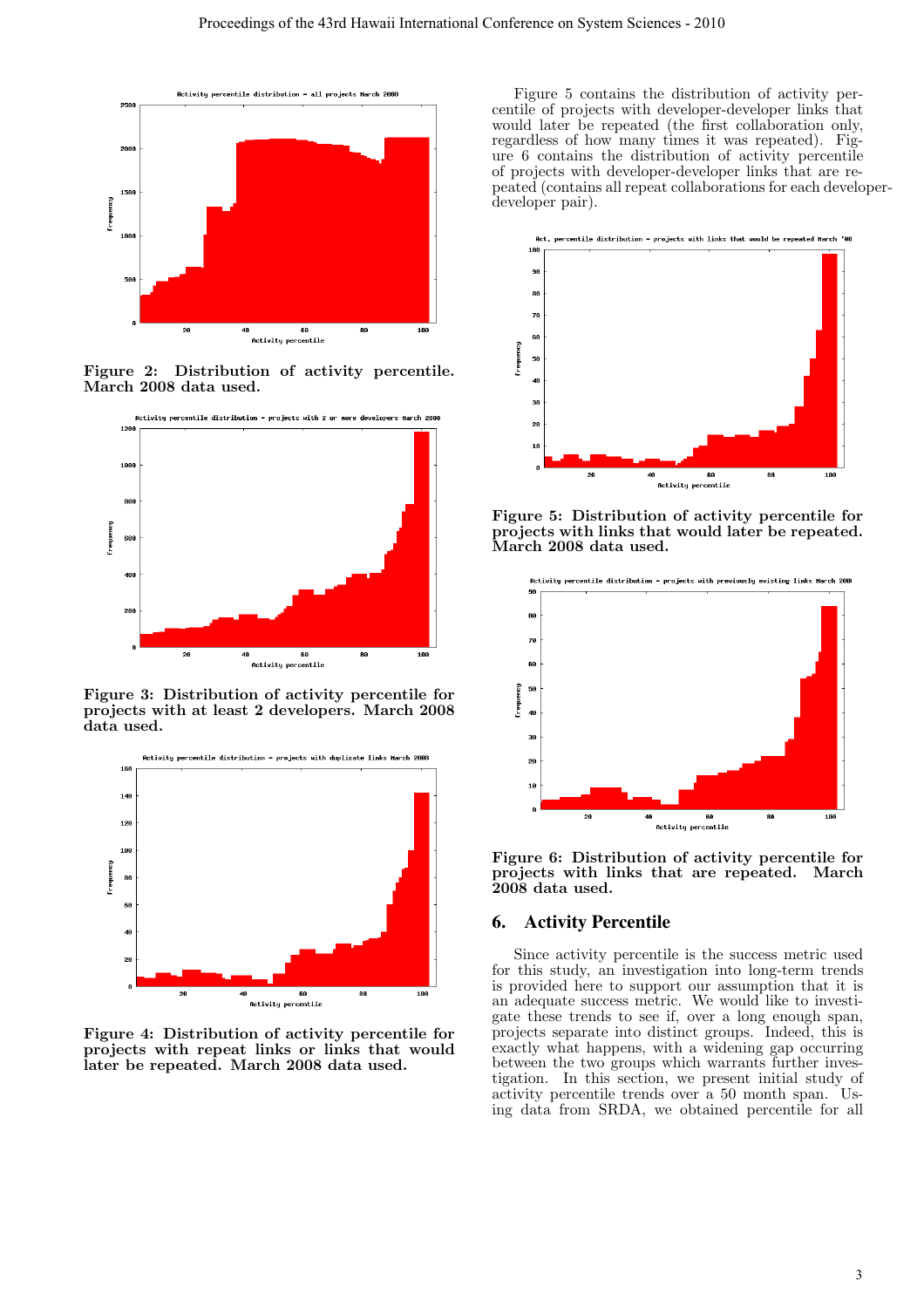projects that were alive in April 2005, the first month the stats\_group\_rank table had percentile as an attribute. At that time, there were 129,468 projects with group\_ids appearing in that table. Since activity percentile is normalized, it is evenly distributed from 0 to 100. A graph of this appears in figure 7.

Below is the calculation for activity percentile. It is based equally on traffic, development, and communication (it is the sum of those three calculations) and is normalized by the highest project totals.

Traffic: (

(log (prior 7 days download total  $+1$ ) / log (highest) all-project download total  $+ 1$ )

 $+$  (log (prior 7 days logo hits total  $+1$ ) / log (highest) all-project logo hits  $+ 1$ )

 $+$  (log (prior 7 days site hits total  $+$  1) / log (highest all-project site hits  $+ 1$ )

)/3

Development:

(

(log (prior 7 days cvs commit total  $+1$ ) / log (highest) all-project total  $+1$ )

 $+$  ( (100-age of latest file release (in days, max 100)) /  $100)$ 

+ ( (100-days since last project administrator login (max  $(100)$ )  $(100)$ 

)/3

Communication:

(

(log (prior 7 days Tracker submission count  $+1$ ) / log  $(highest all-project total + 1))$ 

 $+$  (log (prior 7 days ML post count  $+1$ ) / log (highest) all-project total  $+ 1$ )

 $+$  (log (prior 7 days Forum post count  $+$  1) / log (highest all-project total  $+ 1$ )

### )/3

The Traffic component is only considered for projects with File Releases. The Communication component is only considered for projects that have categorized themselves within the Software Map (Trove categorization). Tools that use an all-time ranking instead of a weekly ranking, such as search results, will use an aggregate tool item count rather the data from the past 7 days, as displayed above. total  $=$  traffic  $+$  development  $+$ communication This was formerly published on Source-Forge's website at

http://alexandria.wiki.sourceforge.net/Statistics but is

not available. The above is copied from [10].



**Figure 7: Distribution of activity percentile for projects alive in April 2005, binned. April 2005 activity percentile data used. This is the base line for comparison for figure 8, shown on the same y-axis scale.**

Observing only those projects alive in April 2005, it is clear that activity percentile for projects tended to decline over that span. In fact, of the 129,468 projects, nearly 60,000 of them had an activity percentile of zero in May 2009, just over 4 years later. The distribution of May 2009 activity percentiles for projects that were alive in April 2005 is shown in figure 8.



**Figure 8: Distribution of activity percentile for projects alive in April 2005, binned. May 2009 activity percentile data used.**

Using random sampling, 1000 projects were selected for which 50 months of activity percentile data was obtained. This data was clustered using various clustering methods but no particularly interesting trends emerged that were not already apparent. Figure 9 shows a fairly even distribution in the first graph. Compare that to the second graph which shows activity percentile for those same projects 4 years later. Most projects have tailed off to the bottom portion of the graph. Slightly more than a third of the projects remain in the upper half. There is a clear division between these projects, with a large range separating the two areas without any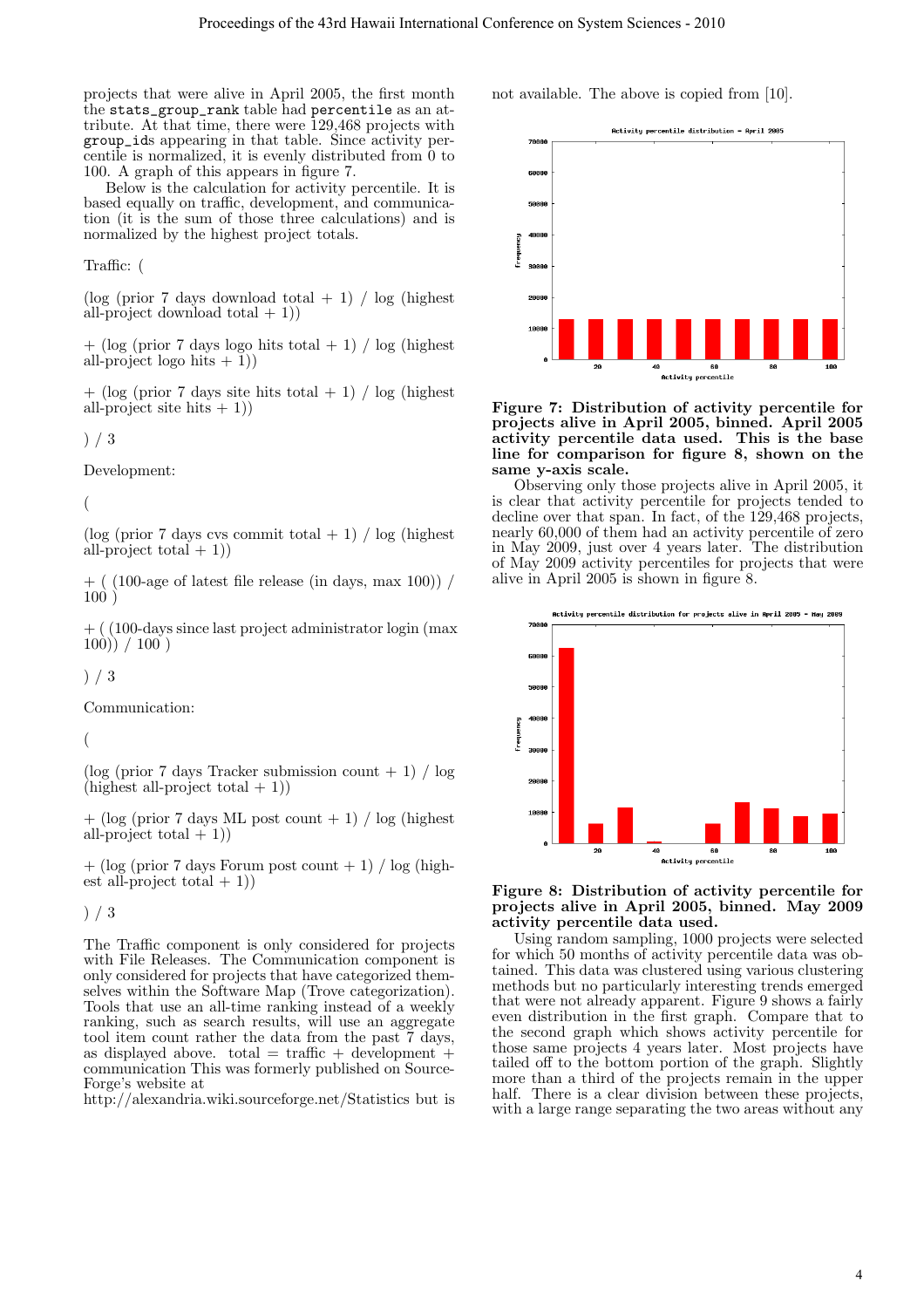projects at all among the sampled projects.



**Figure 9: The top graph is the distribution of activity percentile in April 2005 for 1000 randomly sampled projects. The bottom graph is distribution of activity percentile in May 2009 for 1000 randomly sampled projects alive in April 2005. X-axis is an arbitrary instance numbering.**

In all random sample data sets tested, there was a noticeable drop in activity percentile for substantial number of projects from May 2007 to June 2007. Most of these projects were in a cluster that started in the bottom portion. This anomaly must be accounted for in analysis. All other month transitions exhibited marginal movement in the activity percentile.

Figures 10, 11, 12, 13, 14, and 15 display the monthly distributions of activity percentile over a two year span for all projects that appeared in the June  $2007$  (sf $0607$ ) schema. Schema names are included in the graph titles following the convention sfMMYY where MM is the month and YY is the year. After about a year, a divide begins to show at around the 50 percent mark. Gradually this gap deepends until no projects appear in a specific range, and then that range becomes wider. In the May 2009 data set, no project that was alive in June 2007 appears between 43.0546840967 and 54.5382245153, a gap of over 10 percentile points. A division this clear and pronounced was not expected. Projects fall into two main groups where the bottom half tends to have activity percentile trail off over time. The second group

is the upper half which tends to hold fairly steady. It is not clear why not even a single project from the second group falls down into the gap between these two groups. This gap warrants further investigation.

The results presented in this section show that in the long term, activity percentile is an adequate measure of success, since projects tend to fall into one of two distinct groups, one indicating success, the other being the group of less successful projects that are headed towards inactivity. It also shows that after two years, the gap between projects is apparent and significant.

### **7. Limitations**

It is important to emphasize that the developers here are strictly limited to those who have made CVS commits and furthermore, only includes data from Source-Forge. These are the only developers visible through the CVS logs. Projects have a community that is very important for project development but are ignored here due to the data source. People who actually use the software produced by the developers can request features, submit bugs, submit bug fixes, and provide other feedback about the project on message boards and mailing lists. While these users are crucial for project success, they are not a part of this study because the primary data source is the collection of CVS logs. A more complete study would include other SCMs, such as Git and SVN. A factor that may influence the activity percentile distribution is the experience level of developers. In the repeated ties data, this may be an influence, however even for the distribution of original ties that were later repeated, it was far more likely to result in a successful project than the typical project. The monthly granularity of activity percentile data (due to how often we receive data dumps for SRDA) is another small limitation that should be noted.

Another limitation with using activity percentile is that we took the measurement (for all projects) from a month after the last developer-developer tie was formed. This was for the sake of consistency as well as the difficulty in deciding when to measure the long-term popularity of a project. Collaboration lengths and project age vary greatly. Determining when to measure popularity or success in relation to developer tie formation and project age is a problem that warrants investigation. For example, it would be useful to know how long a project must be active for it to have a high probability of long-term popularity. The previous section contains initial investigation on the topic of activity percentile trends.

#### **8. Previous Work**

While much work has been done to examine the social structure of OSS projects, very little of it has been focused on how the structure affects success and how the evolution of the structure affects success, which is the focus of this paper. Hinds hypothesized that the cost of ties between subgroups would outweigh the benefits as the number of ties rose (implying a negative-U shape). He also suggested that certain activity and output metrics would only trend negatively as the number of ties rose between two particular groups [5]. In his follow up paper [4], he discovered that many of his hypotheses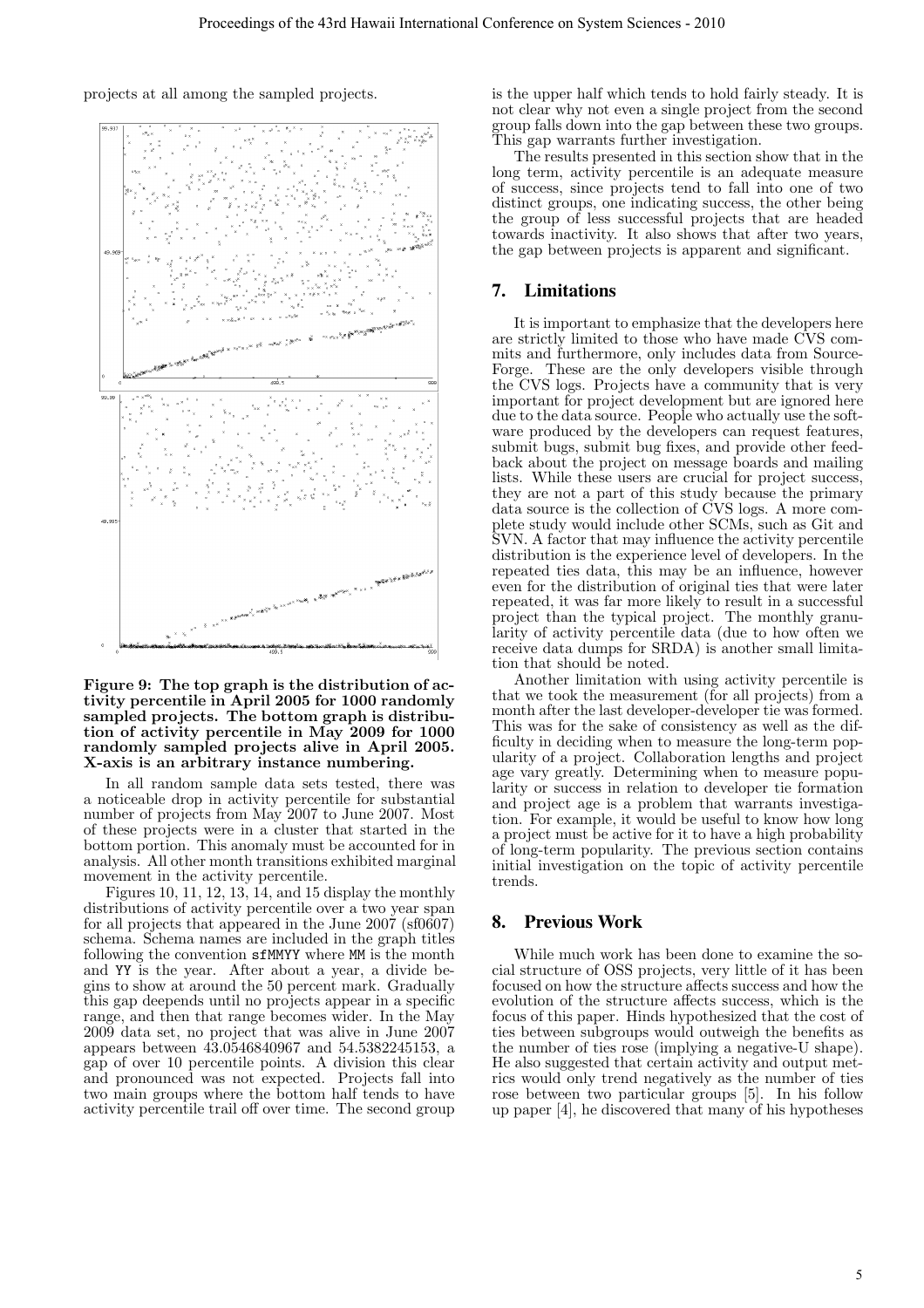were incorrect and concluded that "social network structure of an open source software project community has no important effect on community success." He went on to outline several possible reasons for the seemingly counterintuitive results of his analysis. In [10], Vreugdenhil largely mirrored the approach and analysis of Hinds, but on a smaller slice of data (one month), while Hinds analyzed projects over a two year timespan. His conclusions were the same as Hinds'. Ngamkajornwiwat, et al examined OSS developer network evolution [6]. They discovered OSS developer network evolution patterns in KOffice. The work done in this paper is towards the same high-level goal of discovering the role social network evolution plays in OSS project success. Hahn, et al studied social ties and how developers joined projects [3]. Hahn determined how people join projects based on their previous social ties. Crowston and Howison examined how the social structure affected communication patterns for bug fixes in various OSS projects [1].

# **9. Future Work**

Developer-developer connections are binary for the purposes of this study. However, they can be weighted with many possible values. The amount of overlap in their respective time-windows on the project at hand, the number of commits made by each user, and even more fine-grained analysis such as which files they worked on. Two developers who frequently commit changes to the main project source file indicates a stronger connection than two developers who have never committed changes to the same file on a project but instead work on disjoint parts of the same project. All of this information can be extracted from the CVS database archive. We put forth that long-term project popularity, as measured by the SourceForge activity percentile, is a rough success metric. An initial study of activity percentile trends is included here but further investigation is warranted. Do projects that are successful by more rigorous measurements always have a fairly high activity percentile? Does it fluctuate? Do failed projects always eventually have activity percentile decline? This can fairly easily be studied with SRDA data.

Furthermore, a handful of repeated developer pairs were part of larger groups of repeats. In other words, an entire group worked together again on a different project. On initial inspection, these were projects with a large number of developers and they were closely related projects. For example, a large group of developers worked on both collective and plone-i18n, the former being a collection of products for use with the Plone CMS and the latter being an effort to internationalize the Plone CMS. Another group of developers worked together on a number of projects, all related to the programming language tcl, such as tclpro, tcllib, and tktoolkit, among others.

# **10. Conclusions**

Long term popularity was the metric used to analyze the importance of developer-developer links in the SourceForge CVS developer network. This is because it is an easily obtained metric available for all SourceForge projects as well as a rough indicator of project success.

We have displayed the activity percentile trends over multi-year spans and discovered that a large divide develops between the two clusters of projects, clearly visible after 2 years.

Based on activity percentile, previous ties are generally an indicator of past success and usually lead to future success. Intuitively, this makes sense. When a repeated developer-developer link appears, it tells us something about both projects linking the two developers. Generally, the previous project was successful on some level. The two developers likely worked together well. Since they decided to work together again, this means they probably expect the experience to be similar to previous experiences and again form a successful collaboration.

# **11. Acknowledgments**

The authors would like to thank Dr. Nitesh Chawla for early conversations related to this topic.

# **12. References**

- [1] K. Crowston and J. Howison. The social structure of free and open source software development. *First Monday*, 10(2), 2005.
- [2] Y. Gao, M. Van Antwerp, S. Christley, and G. Madey. A research collaboratory for open source software research. In *FLOSS '07: Proceedings of the First International Workshop on Emerging Trends in FLOSS Research and Development*, page 4, Washington, DC, USA, 2007. IEEE Computer Society.
- [3] J. Hahn, J. Y. Moon, and C. Zhang. Impact of social ties on open source project team formation. In E. Damiani, B. Fitzgerald, W. Scacchi, M. Scotto, and G. Succi, editors, *OSS*, volume 203 of *IFIP*, pages 307–317. Springer, 2006.
- [4] D. Hinds. *Social Network Structure as a Critical Success Condition for Open Source Software Project Communities*. PhD thesis, Florida International University, 2008.
- [5] D. Hinds and R. M. Lee. Social network structure as a critical success condition for virtual communities. In *HICSS '08: Proceedings of the Proceedings of the 41st Annual Hawaii International Conference on System Sciences*, page 323, Washington, DC, USA, 2008. IEEE Computer Society.
- [6] K. Ngamkajornwiwat, D. Zhang, A. G. Koru, L. Zhou, and R. Nolker. An exploratory study on the evolution of oss developer communities. In *HICSS '08: Proceedings of the Proceedings of the 41st Annual Hawaii International Conference on System Sciences*, page 305, Washington, DC, USA, 2008. IEEE Computer Society.
- [7] E. S. Raymond. *The Cathedral and the Bazaar*. O'Reilly & Associates, Inc., Sebastopol, CA, USA, 1999.
- [8] M. Van Antwerp. Studying open source versioning metadata. Master's thesis, University of Notre Dame, Notre Dame, IN, January 2009.
- [9] M. Van Antwerp and G. Madey. Advances in the sourceforge research data archive. In *Workshop on Public Data about Software Development*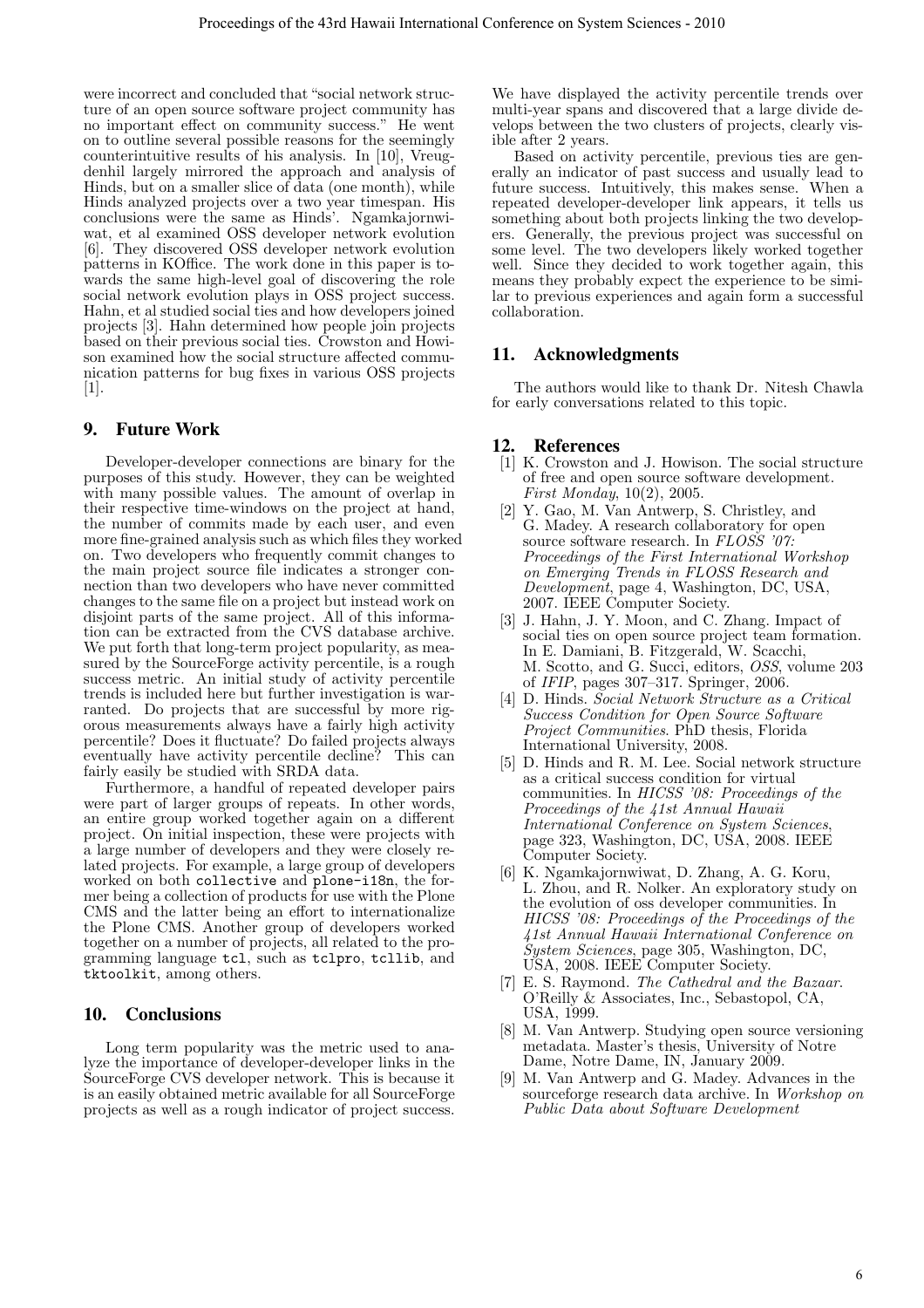*(WoPDaSD) at The 4th International Conference on Open Source Systems*, Milan, Italy, 2008.

[10] B. Vreugdenhil. The influence of social network structure on the chance of success of open source software project communities. Master's thesis, Erasmus University, Rotterdam, The Netherlands, March 2009.



**Figure 10: Distribution of activity percentile from June to September 2007.**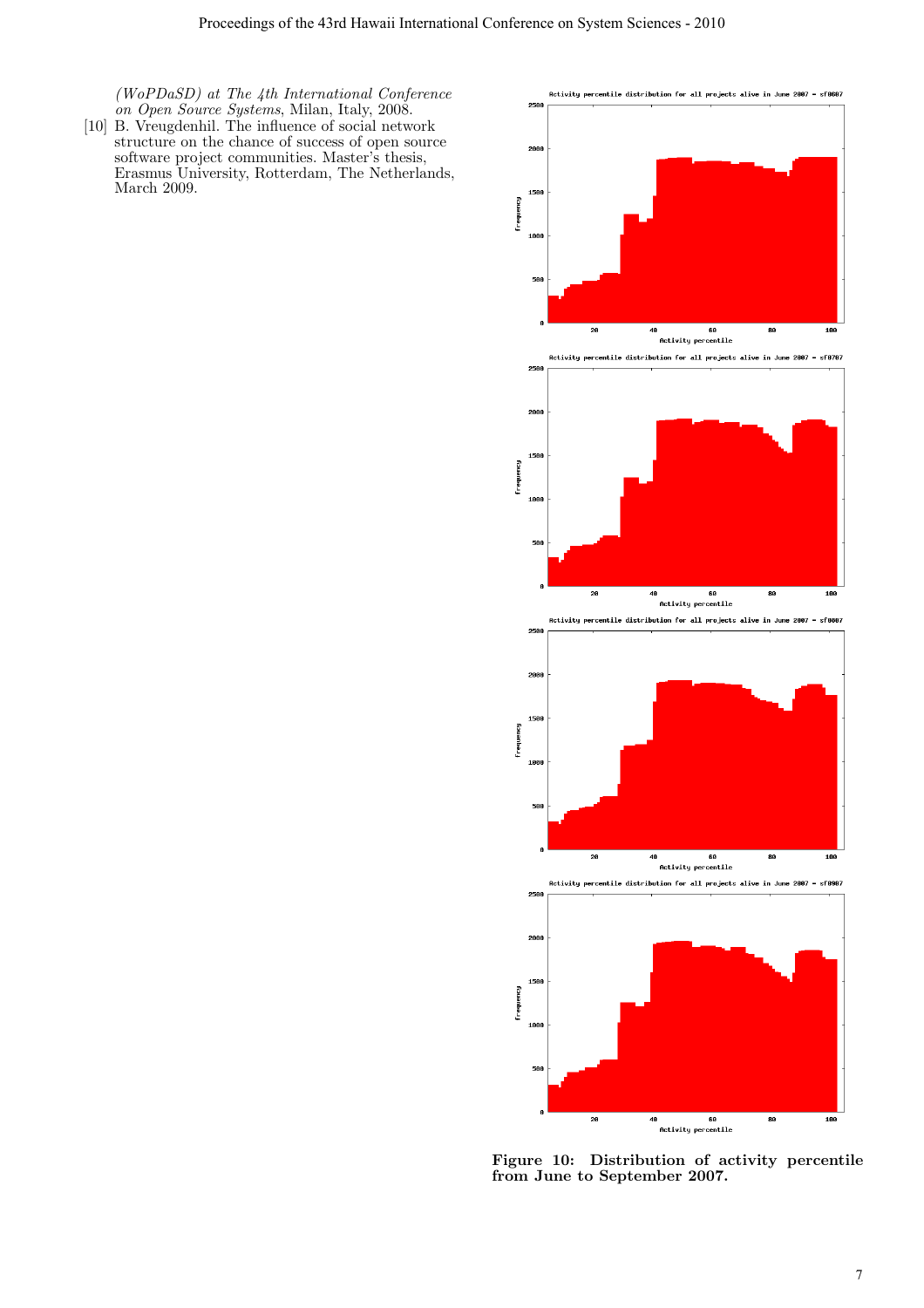

**Figure 11: Distribution of activity percentile from October 2007 to January 2008**



**Figure 12: Distribution of activity percentile from February to May 2008**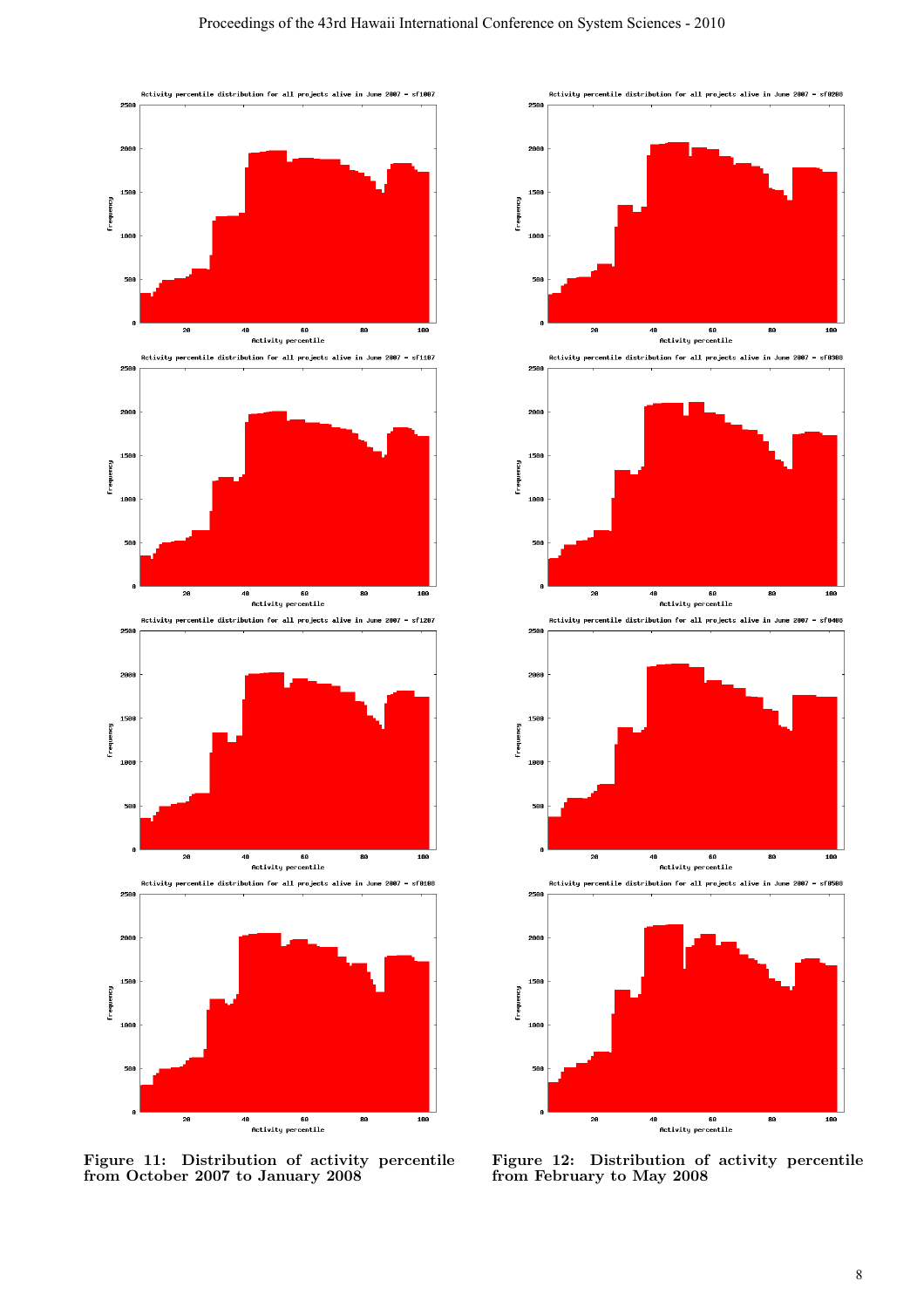

**Figure 13: Distribution of activity percentile from June to September 2009**



**Figure 14: Distribution of activity percentile from October 2008 to January 2009**